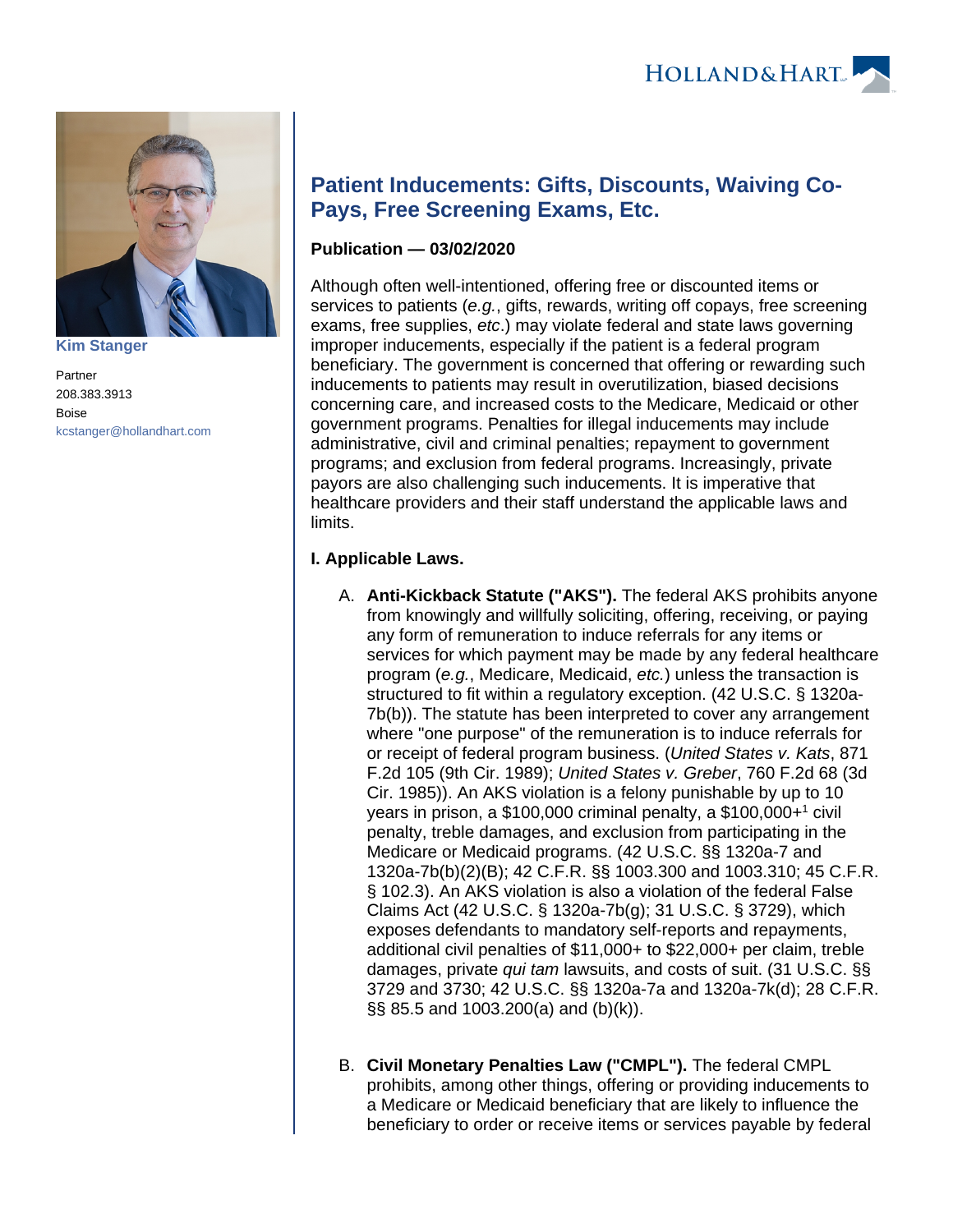

healthcare programs from a particular provider, practitioner or supplier. (42 U.S.C. § 1320a-7a(a)(5); 42 C.F.R. § 1003.100(a)). "Remuneration" is defined to include the "transfers of items or services for free or for other than fair market value." (42 U.S.C. § 1320a-7a(i)(6)).

The "inducement" element of the offense is met by any offer of valuable (i.e., not inexpensive) goods and services as part of a marketing or promotional activity, regardless of whether the marketing or promotional activity is active or passive. For example, even if a provider does not directly advertise or promote the availability of a benefit to beneficiaries, there may be indirect marketing or promotional efforts or informal channels of information dissemination, such as "word of mouth" promotion by practitioners or patient support groups. In addition, the OIG considers the provision of free goods or services to existing customers who have an ongoing relationship with a provider likely to influence those customers' future purchases.

(OIG Special Advisory Bulletin, Offering Gifts and Other Inducements to Beneficiaries (8/02), available at [https://oig.hhs.gov/fraud/docs/alertsandbulletins/SABGiftsandInduc](https://oig.hhs.gov/fraud/docs/alertsandbulletins/SABGiftsandInducements.pdf) [ements.pdf](https://oig.hhs.gov/fraud/docs/alertsandbulletins/SABGiftsandInducements.pdf) ). Violations of the CMPL may result in administrative penalties ranging from \$5,000+ to \$100,000+ per violation depending on the conduct involved. (42 U.S.C. § 1320a-7a; 42 C.F.R. part 1003; 45 C.F.R. § 102.3).

C. **State Fraud and Abuse Laws.** In addition to the AKS and CMPL, healthcare providers must beware potentially relevant state laws. Like their federal counterparts, most states have anti-kickback statutes that prohibit offering inducements to patients who are covered by Medicaid or other government healthcare programs. Some state statutes are broader and extend to private payors as well as government payment programs. Idaho, for example, has a little-known and even less enforced anti-kickback statute which prohibits paying others for referrals or providing services to someone who has been referred in exchange for a payment. (I.C. § 41-348(1)). The statute also prohibits waiving, giving, paying or offering to waive, rebate, give or pay all or part of a patient's insurance deductible. (Id. at § 41-348(2)). Significantly, the statue applies to private payors as well as government programs. Violations may result in administrative penalties of \$5,000 per violation. (Id. at §§ 41-327(1) and 41-348(4)).

State licensing acts often prohibit physicians and other healthcare providers from offering rebates, splitting fees, or otherwise offering kickbacks in exchange for services. (See, e.g., I.C. § 54-1814). Depending on the statutes, government regulators and/or private parties may try to extend those prohibitions to free or discounted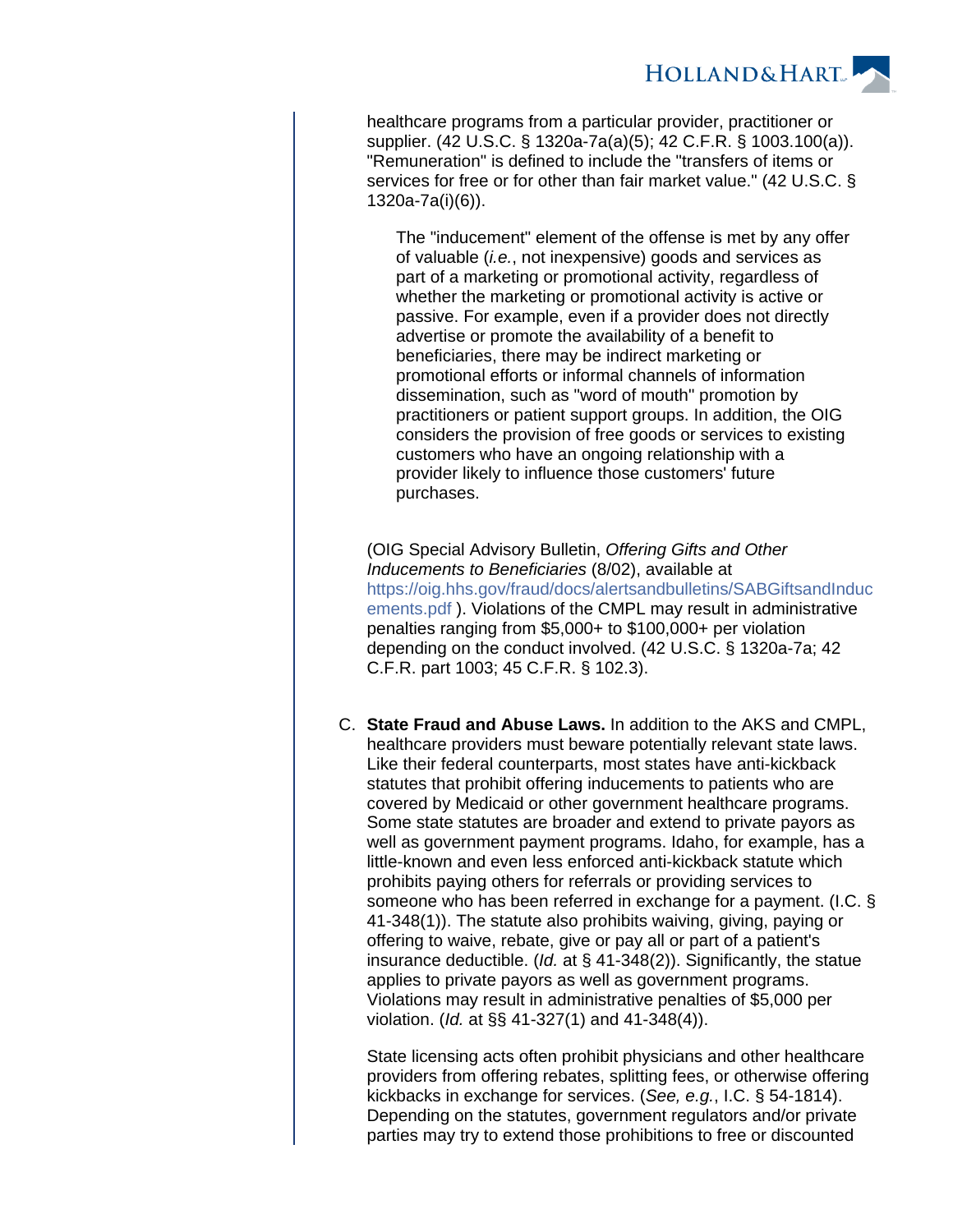

items or services provided to patients, especially when the program or payments tend to induce the patient to order or receive potentially unnecessary or expensive services.

Because state laws vary, this article will focus on the AKS and CMPL, but healthcare professionals must keep their state laws in mind and their organizations in compliance with state as well as the federal laws.

## **II. Application of Laws to Patient Incentive Programs.**

The Office of Inspector General ("OIG") has repeatedly confirmed that offering free or discounted items or services to government program patients potentially implicates the AKS and/or CMPL unless the program is structured to fit within a statutory or regulatory exception or certain safeguards are put in place to minimize program fraud and abuse. (See, e.g., OIG Special Advisory Bulletin, Offering Gifts and Other Inducements to Beneficiaries (8/02)). Nevertheless, HHS and/or the OIG have affirmed the following safe harbors or situations in which providing free or discounted items or services would pose a relatively low risk under the statutes. In considering the potential safe harbors, healthcare providers must evaluate the AKS and CMPL separately: compliance with one does not necessarily ensure compliance with the other. The CMPL incorporates the regulatory safe harbors under the AKS (see 42 C.F.R. § 1003.110, definition of remuneration), but the reverse is not true: "beneficiary inducements CMP exceptions do not provide protection under the antikickback statute." (81 Fed. Reg. 88398).

A. **Item or Service Does Not Induce Referrals or Influence the Receipt of Care.** The AKS and CMPL are not violated so long as there is no improper intent or knowledge that the free item or service would induce referrals for or receipt of items or services payable by federal healthcare programs. Specifically, the AKS only applies if "one purpose" of the free item or service is to induce referrals for such items or services. (Kats, 871 F.2d 105; Greber, 760 F.2d 68). Similarly, the CMPL is only violated if the provider knows or should know that the remuneration is likely to influence a patient to receive such items from a particular provider. (See 81 Fed. Reg. 88394-95). So long as there is no such improper intent or influence, then the statutes are not violated. The OIG gave the following example under the CMPL:

> [the CMPL] only prohibits incentives that are likely to influence a beneficiary's choice of a provider for particular services. Such influence is only possible if the beneficiary knows about the incentive before making his or her choice. Thus, incentives that are not advertised or otherwise disclosed to a beneficiary before the beneficiary selects a provider for services do not come within the statutory proscription, and therefore need not qualify under any of the [CMPL] exceptions…. For example, discounted CPR courses or home visits offered to women who have delivered a child at a particular hospital are not prohibited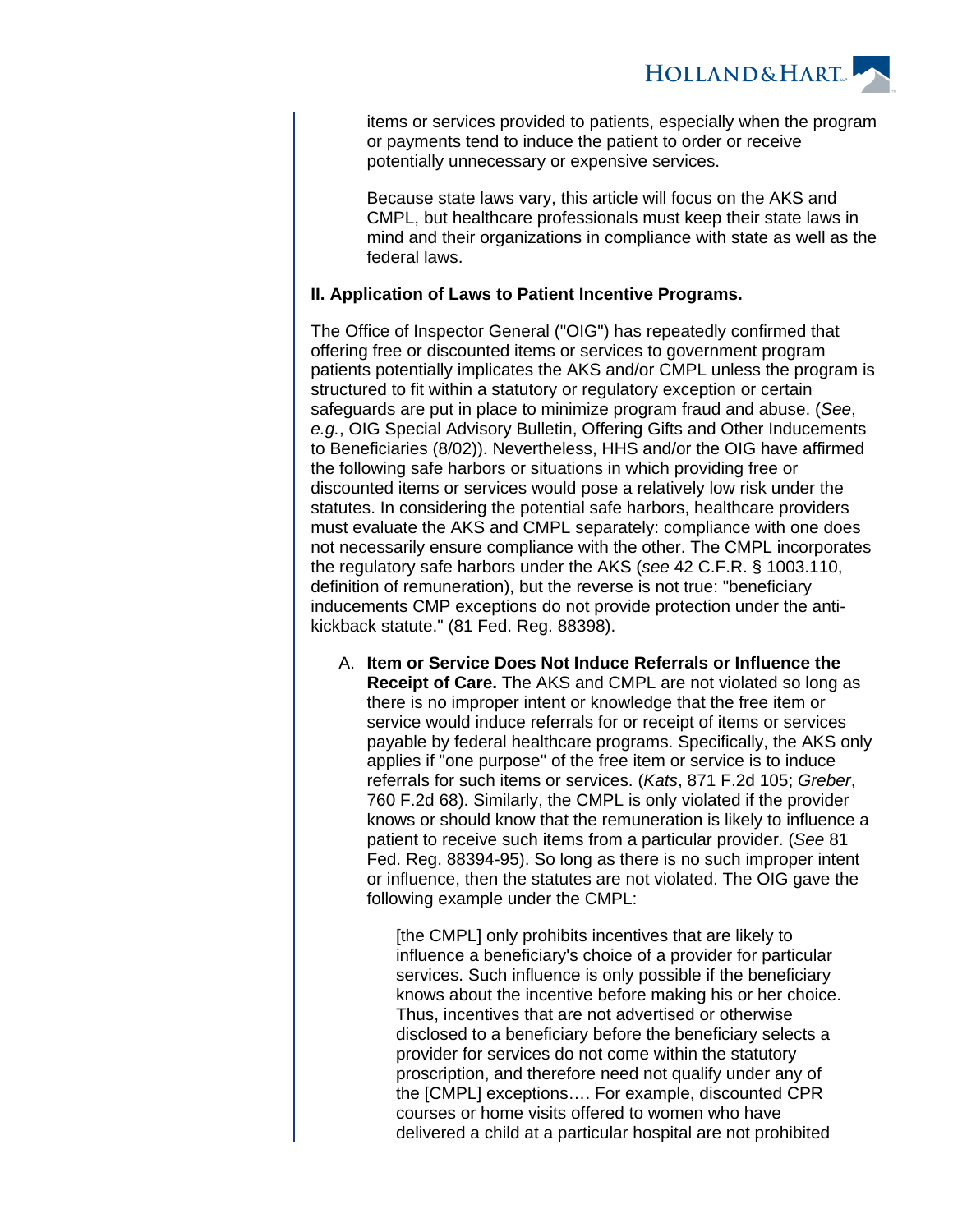

… if the availability of the discounted CPR course or home visits is not made known to the mother until after she enters the hospital to deliver her child.

(65 Fed. Reg. 24409). As noted above, however, providers must remember that "the provision of free goods or services to existing customers who have an ongoing relationship with a provider [are] likely to influence those customers' future purchases" and, therefore, such items may implicate the AKS if not the CMPL. (OIG, Offering Gifts and Other Inducements to Beneficiaries).

- B. **Item or Service of Nominal Value.** The OIG has interpreted the CMPL to allow items or services of "nominal value," which the OIG interprets as no more than \$15 per item or \$75 in the aggregate per patient per year. (OIG, Policy Statement Regarding Gifts of Nominal Value to Medicare and Medicaid Beneficiaries (12/7/16), available at [https://oig.hhs.gov/fraud/docs/alertsandbulletins/OIG-](https://oig.hhs.gov/fraud/docs/alertsandbulletins/OIG-Policy-Statement-Gifts-of-Nominal-Value.pdf)[Policy-Statement-Gifts-of-Nominal-Value.pdf](https://oig.hhs.gov/fraud/docs/alertsandbulletins/OIG-Policy-Statement-Gifts-of-Nominal-Value.pdf); see also 81 Fed. Reg. 88394). The OIG has not published a similar bright-line rule for the AKS, but the OIG has indicated that items or services of "nominal value" will not trigger the AKS. (See, e.g., OIG Special Fraud Alerts dated 2/19/94, available at [https://oig.hhs.gov/fraud/docs/alertsandbulletins/121994.html\)](https://oig.hhs.gov/fraud/docs/alertsandbulletins/121994.html). Because the OIG enforces both the AKS and CMPL, gifts, discounts, free items or services or other such potential inducements that fit within the \$15/\$75 limit under the CMPL are likely to pose a low risk under the AKS.
- C. **Demonstrated Financial Need.** As a general rule, the AKS and CMPL do not prohibit a provider from discounting or otherwise offering free items or services to patients who cannot afford to pay their bills. (OIG, Hospital Discounts Offered to Patients Who Cannot Afford to Pay Their Hospital Bills (2/2/04), available at [https://oig.hhs.gov/fraud/docs/alertsandbulletins/2004/FA021904ho](https://oig.hhs.gov/fraud/docs/alertsandbulletins/2004/FA021904hospitaldiscounts.pdf) [spitaldiscounts.pdf](https://oig.hhs.gov/fraud/docs/alertsandbulletins/2004/FA021904hospitaldiscounts.pdf) ). The CMPL regulations specifically except from the definition of "remuneration":

The offer or transfer of items or services for free or less than fair market value by a person, if--

(i) The items or services are not offered as part of any advertisement or solicitation;

(ii) The offer or transfer of the items or services is not tied to the provision of other items or services reimbursed in whole or in part by the program under [Medicare or Medicaid];

(iii) There is a reasonable connection between the items or services and the medical care of the individual; and

(iv) The person provides the items or services after determining in good faith that the individual is in financial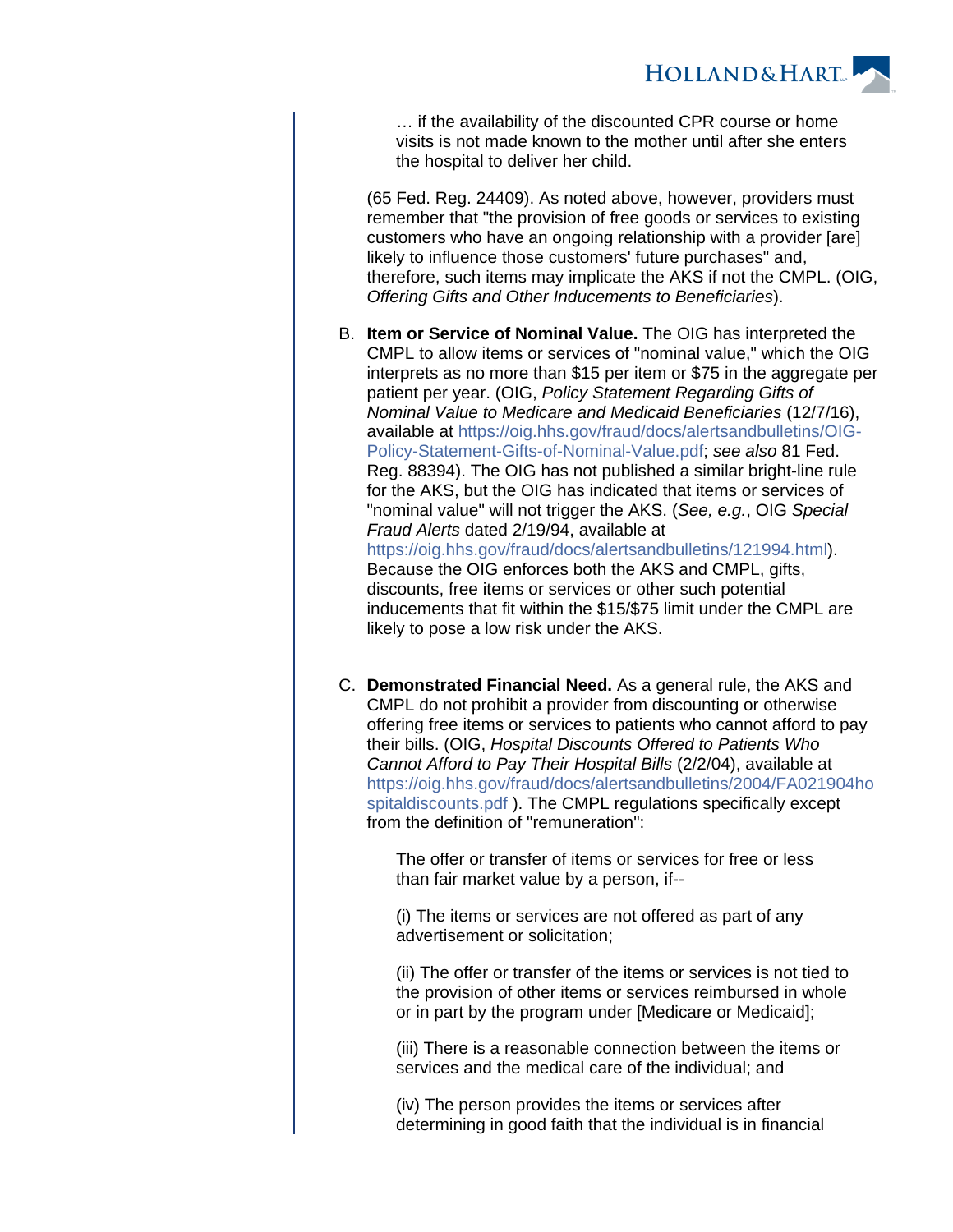

need.

(42 C.F.R. § 1003.110). For purposes of the CMPL "financial need" exception, "items or services" do not include cash or "cash equivalents" (81 Fed. Reg. 88402), which means:

items convertible to cash (such as a check) or that can be used like cash (such as a general purpose debit card, but not a gift card that can be redeemed only at certain stores or for a certain purpose, like a gasoline gift card).

(81 Fed. Reg. 88393 at fn.19). As for the prohibition against advertising, the OIG explained:

this exception is intended to protect remuneration given on a case-by-case basis, when a [financial] need is identified. It is not intended to encourage patients to seek care (in contrast to the exception for remuneration that incentivizes preventive care [discussed below]).

(81 Fed. Reg. 88402). Further, the financial need exception does not protect "offers or transfers of items or services that a provider or supplier conditions on the patient's use of other services that would be reimbursed by Medicare or a State health care program." (Id.). For example, "[p]rograms that offer lodging or transportation that is conditioned on receiving a particular service are 'tied' to the particular service and would not be protected under this exception." (Id.) Conversely,

if a financially needy diabetic patient were to run out of test strips and needed an immediate supply before a refill could be authorized, the pharmacist could give the patient an extra package of test strips and not bill the patient or payor for them. This free supply is not tied to another item or service, because, in the example, the patient could not get a refill at that time. The free supply does not require the patient to purchase a prescription or anything else from the pharmacy at that time or in the future…. What this limitation prohibits is tying the purchase of a reimbursable item or service to the offer of the free item or service.

(81 Fed. Reg. 88403).

There is no similar general AKS safe harbor based on financial need, but the OIG has declared:

**The Federal anti-kickback statute does not prohibit discounts to uninsured patients who are unable to pay their hospital bills.** However, the discounts may not be linked in any manner to the generation of business payable by a Federal health care program. Discounts offered to underinsured patients potentially raise a more significant concern under the anti-kickback statute, and hospitals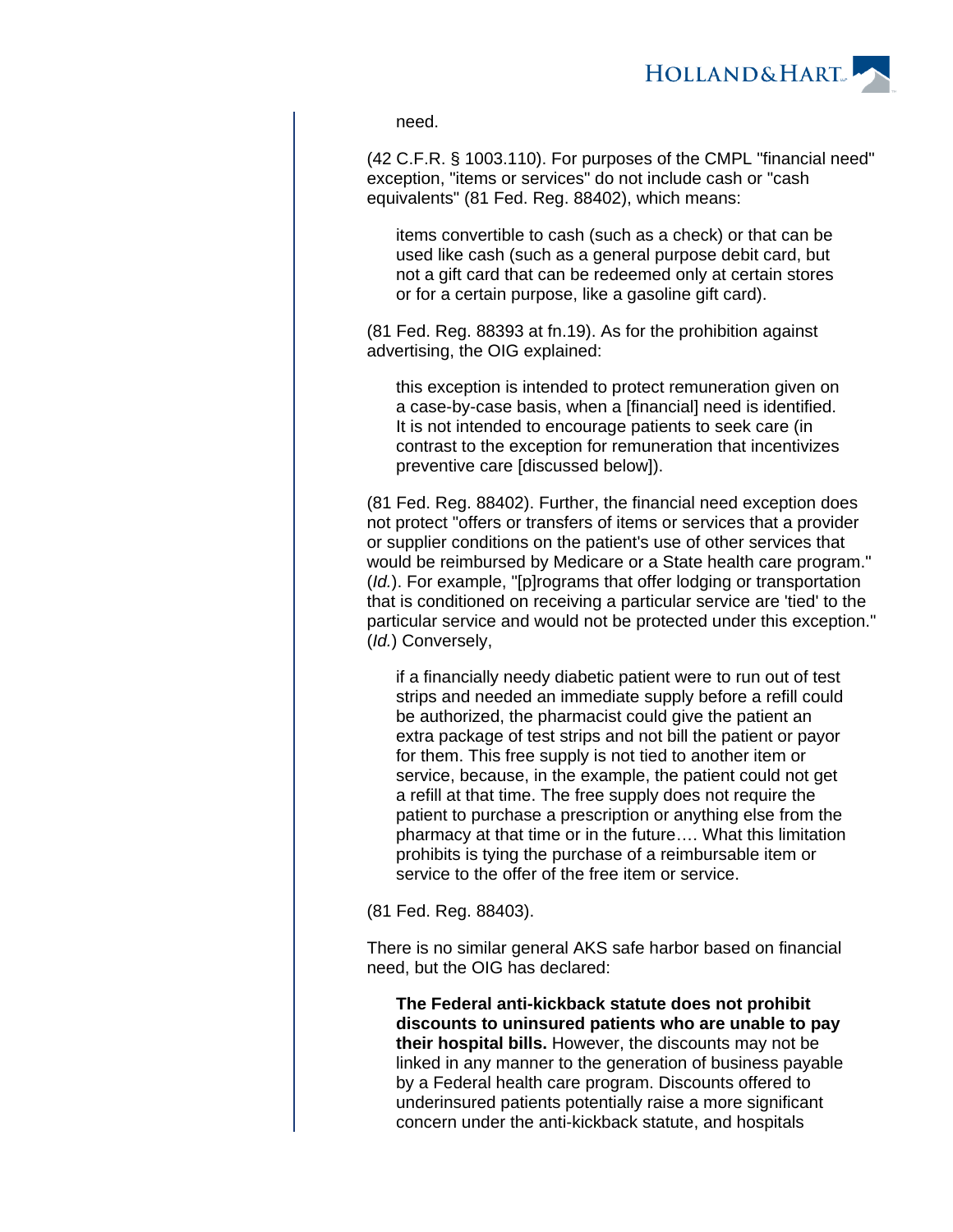

should exercise care to ensure that such discounts are not tied directly or indirectly to the furnishing of items or services payable by a Federal health care program.

(OIG, Hospital Discounts Offered to Patients Who Cannot Afford to Pay Their Hospital Bills at p.1). The OIG gave the following guidance concerning "financial need":

The OIG recognizes that what constitutes a good faith determination of "financial need" may vary depending on the individual patient's circumstances and that hospitals should have flexibility to take into account relevant variables. These factors may include, for example:

the local cost of living;

a patient's income, assets, and expenses;

a patient's family size; and

the scope and extent of a patient's medical bills.

Hospitals should use a reasonable set of financial need guidelines that are based on objective criteria and appropriate for the applicable locality. The guidelines should be applied uniformly in all cases. While hospitals have flexibility in making the determination of financial need, we do not believe it is appropriate to apply inflated income guidelines that result in waivers for beneficiaries who are not in genuine financial need. Hospitals should consider that the financial status of a patient may change over time and should recheck a patient's eligibility at reasonable intervals sufficient to ensure that the patient remains in financial need…. Hospitals should take reasonable measures to document their determinations of Medicare beneficiaries' financial need. We are aware that in some situations patients may be reluctant or unable to provide documentation of their financial status. In those cases, hospitals may be able to use other reasonable methods for determining financial need, including, for example, documented patient interviews or questionnaires.

(Id. at p.4; see also 81 Fed. Reg. 88405).

D. **Waivers of Co-Payments or Cost Sharing Amounts.** The CMPL expressly defines "remuneration" to include "the waiver of copayment, coinsurance and deductible amounts (or any part thereof)", but it excepts

> the waiver of coinsurance and deductible amounts by a person, if the waiver is not offered as part of any advertisement or solicitation; the person does not routinely waive coinsurance or deductible amounts; and the person waives coinsurance and deductible amounts after determining in good faith that the individual is in financial need or failure by the person to collect coinsurance or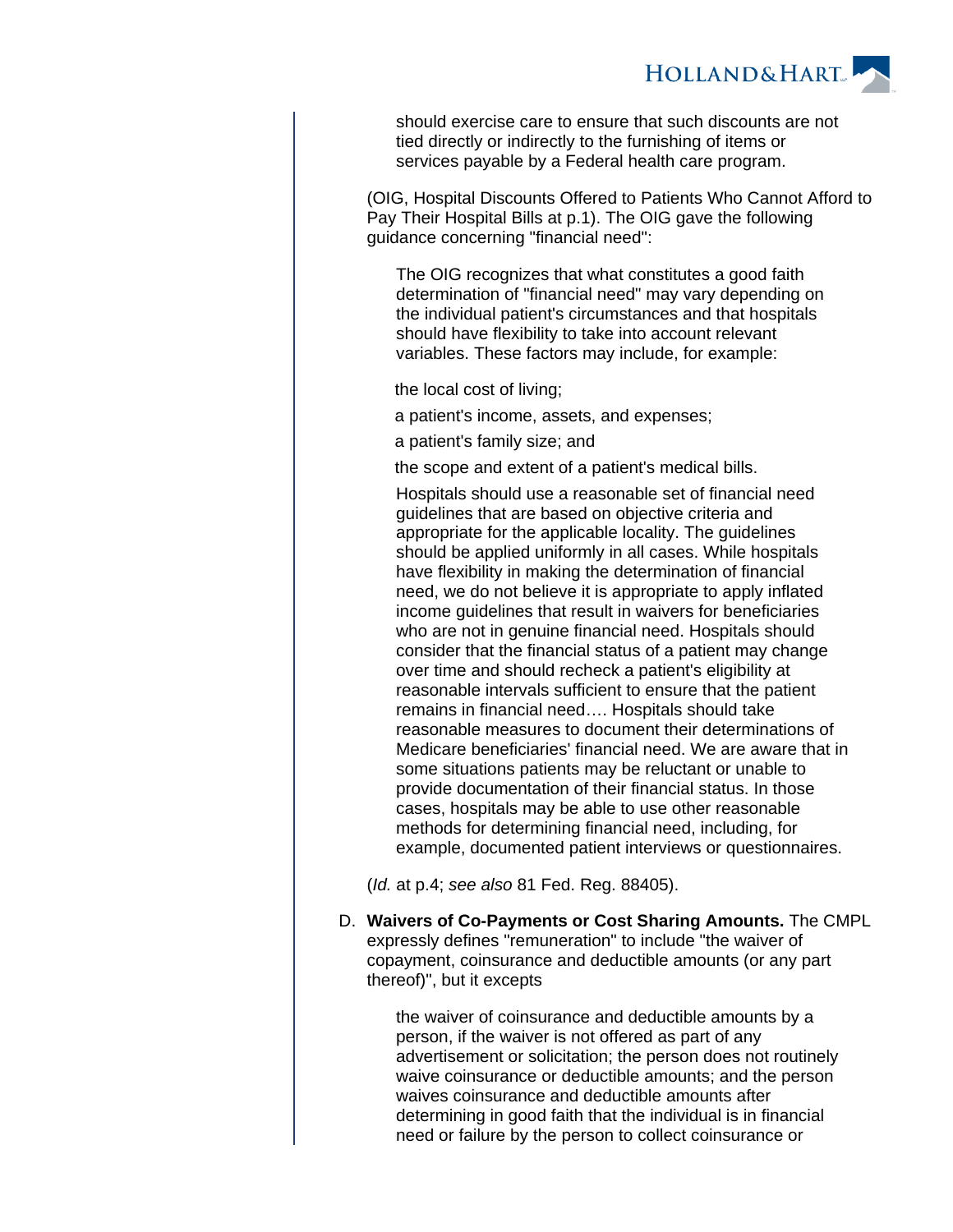

deductible amounts after making reasonable collection efforts.

(42 C.F.R. § 1003.110).

The AKS contains a similar exception for the waiver of copays or cost-sharing payments for certain hospital services:

If the cost-sharing amounts are owed to a hospital for inpatient hospital services for which a Federal health care program pays under the prospective payment system, the hospital must comply with all of the following three standards:

- a. The hospital must not later claim the amount reduced or waived as a bad debt for payment purposes under a Federal health care program or otherwise shift the burden of the reduction or waiver onto a Federal health care program, other payers, or individuals.
- b. The hospital must offer to reduce or waive the costsharing amounts without regard to the reason for admission, the length of stay of the beneficiary, or the diagnostic related group for which the claim for reimbursement is filed.
- c. The hospital's offer to reduce or waive the costsharing amounts must not be made as part of a price reduction agreement between a hospital and a third-party payer (including a health plan as defined in paragraph (l)(2) of this section), unless the agreement is part of a contract for the furnishing of items or services to a beneficiary of a Medicare supplemental policy issued under the terms of section 1882(t)(1) of the Act.

(42 C.F.R. § 1001.952(k)). Additional requirements apply to other types of providers. (Id.). Unless the provider can fit within the regulatory exception or otherwise prove the patient's inability to pay, the routine waiver of copays and deductibles associated with screening exams or other services almost certainly violates the AKS and/or CMPL. (See OIG, Special Fraud Alert: Routine Waiver of Copayments or Deductibles Under Medicare Part B (12/19/94), available at

[https://oig.hhs.gov/fraud/docs/alertsandbulletins/121994.html\)](https://oig.hhs.gov/fraud/docs/alertsandbulletins/121994.htm). It will also almost certainly violate private payor contracts and may result in termination of a provider's participation, breach of contract claims, and perhaps claims for insurance fraud.

E. **Preventive Care Items or Services.** The CMPL regulations define "remuneration" to also exclude: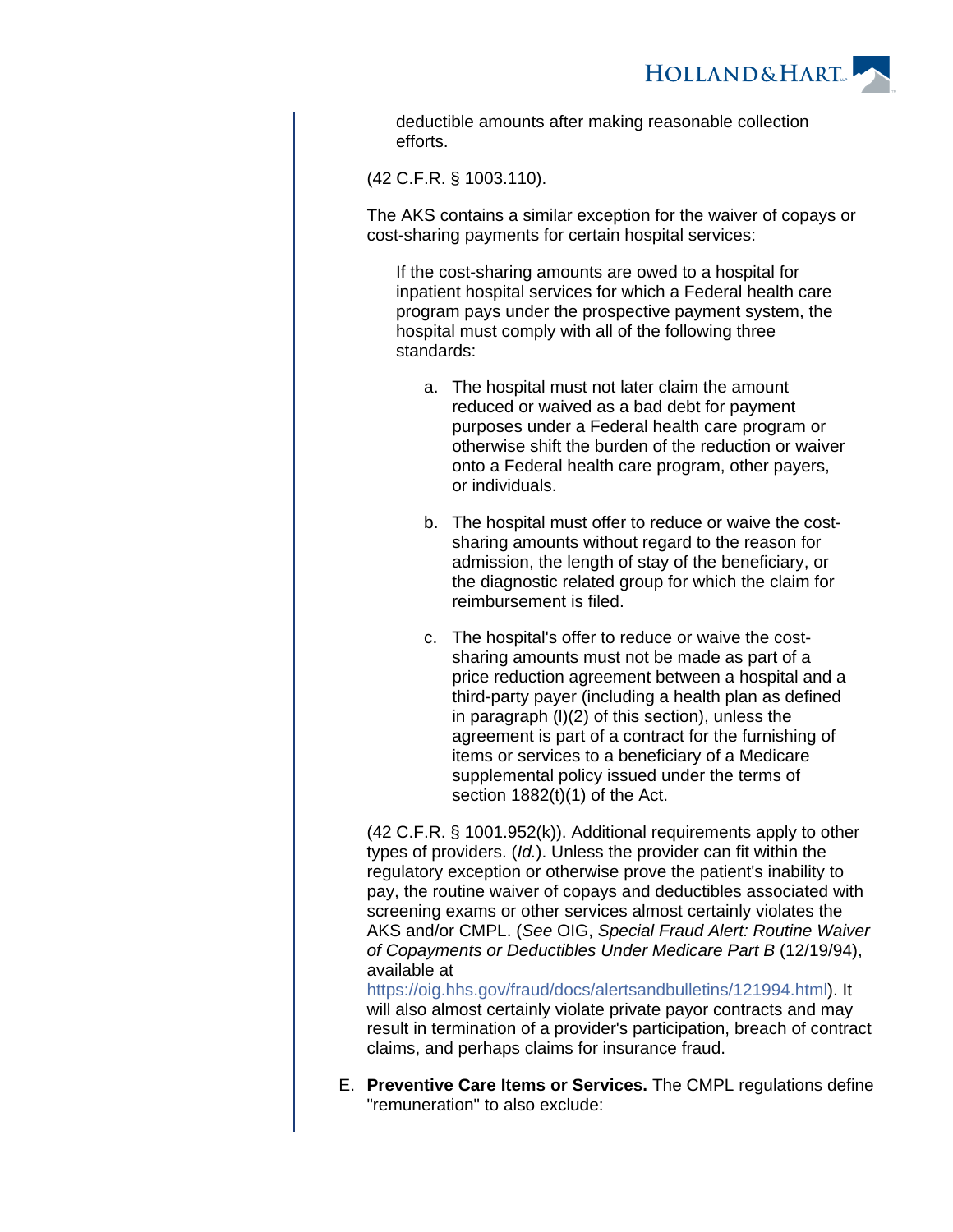

Incentives given to individuals to promote the delivery of preventive care services where the delivery of such services is not tied (directly or indirectly) to the provision of other services reimbursed in whole or in part by Medicare or an applicable State health care program. Such incentives may include the provision of preventive care, but may not include--

- i. Cash or instruments convertible to cash; or
- ii. An incentive the value of which is disproportionally large in relationship to the value of the preventive care service (i.e., either the value of the service itself or the future health care costs reasonably expected to be avoided as a result of the preventive care).

(42 C.F.R. § 1003.110). The regulations further define "preventive care" as:

any service that-

- 1. Is [i] a prenatal service or a post-natal well-baby visit or [ii] is a specific clinical service described in the current U.S. Preventive Services Task Force's Guide to Clinical Preventive Services, and
- 2. Is reimbursable in whole or in part by Medicare or an applicable State health care program.

(*Id.*). Thus, "[t]he mere fact that a service involves screening, counseling or immunization will not suffice to qualify the service for the preventive care exception"; instead, only the pre- and postnatal services described in the regulation or other services identified in the Guide to Clinical Preventive Services fit within the exception. (65 Fed. Reg. 24408). Furthermore, the free or discounted items or services may not be "tied to the provision of other reimbursable services" (81 Fed. Reg. 88397 n.24):

Any tie between provision of an exempt covered preventive care service and a covered service that is not preventive would vitiate the preventive care exception and might constitute a violation of [the CMPL], the Federal antikickback statute, or other legal authorities.

(65 Fed. Reg. 24408). The OIG has noted that some free or discounted services may fit within the "preventive care" exceptions. For example, the OIG noted that free blood sugar screenings and cholesterol tests may fit within the exception assuming the other conditions are satisfied. (65 Fed. Reg. 24409-10).

The AKS does not contain a similar preventive care exception, but the OIG is unlikely to challenge legitimate preventive care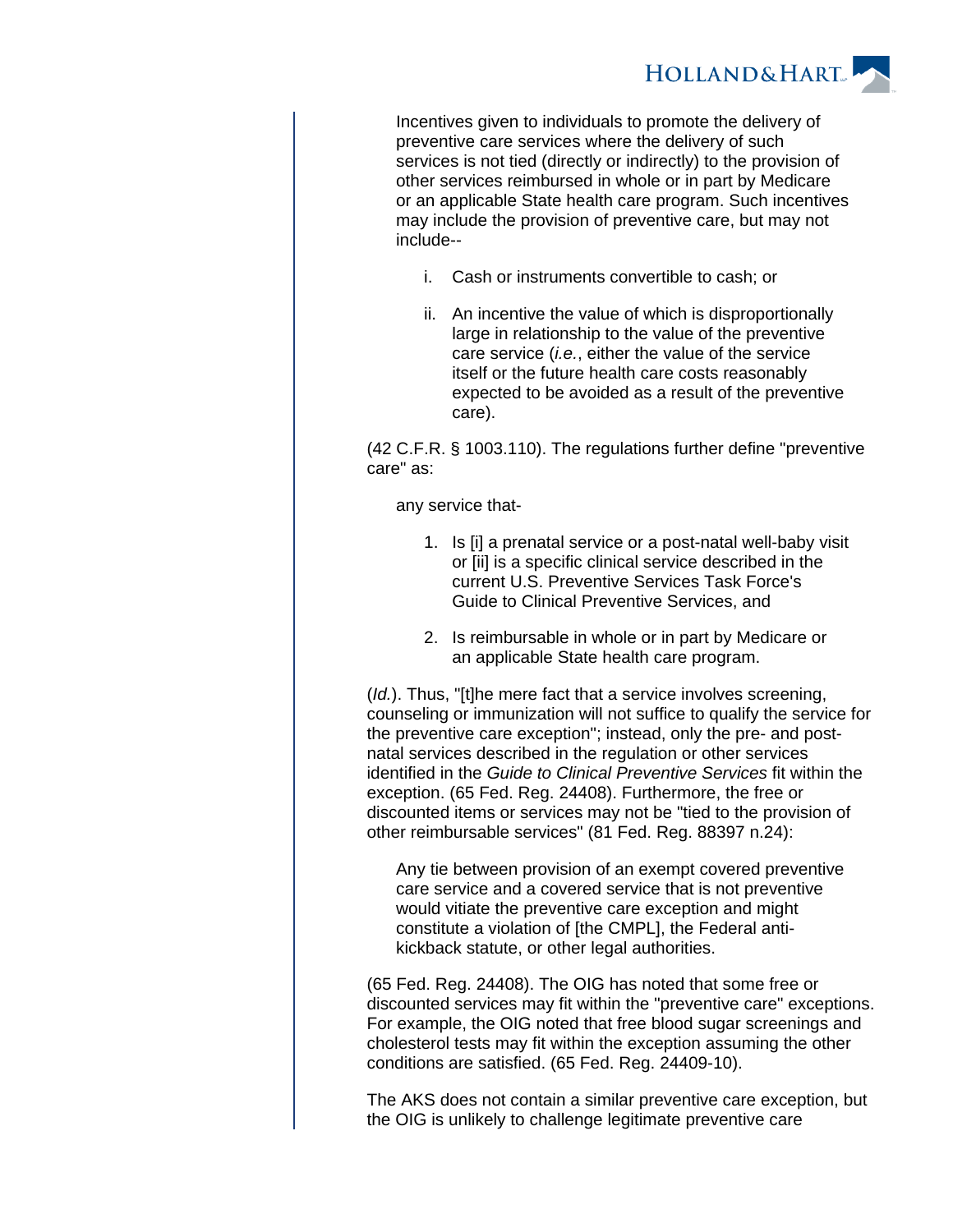

programs so long as the free or discounted items or services are not tied to other items or services payable by federal healthcare programs:

From an anti-kickback perspective, the chief concern is whether an arrangement to induce patients to obtain preventive care services is intended to induce other business payable by a Federal health care program. Relevant factors in making this evaluation would include, but not be limited to: the nature and scope of the preventive care services; whether the preventive care services are tied directly or indirectly to the provision of other items or services and, if so, the nature and scope of the other services; the basis on which patients are selected to receive the free or discounted services; and whether the patient is able to afford the services.

(OIG, Supplemental Compliance Program Guidance for Hospitals, 70 Fed. Reg. 4873 (1/31/05), available at [https://oig.hhs.gov/fraud/docs/complianceguidance/012705HospSu](https://oig.hhs.gov/fraud/docs/complianceguidance/012705HospSupplementalGuidance.pdf) [pplementalGuidance.pdf](https://oig.hhs.gov/fraud/docs/complianceguidance/012705HospSupplementalGuidance.pdf)).

F. **Items or Services Promote Access to Care.** The CMPL regulations also define "remuneration" to exclude:

> Items or services that improve a beneficiary's ability to obtain items and services payable by Medicare or Medicaid, and pose a low risk of harm to Medicare and Medicaid beneficiaries and the Medicare and Medicaid programs by--

- i. Being unlikely to interfere with, or skew, clinical decision making;
- ii. Being unlikely to increase costs to Federal health care programs or beneficiaries through overutilization or inappropriate utilization; and
- iii. Not raising patient safety or quality-of-care concerns.

(42 C.F.R. § 1003.110). The OIG commentary that accompanied the final rule clarified the scope of the exception:

First, it only applies to the provision of "items or services," not waivers of copayments, cash or cash equivalents. (81 Fed. Reg. 88393). Thus, the exception would not apply if a physician offered a general purpose debit card to every patient who selected him for surgery. (Id. at 88393 and 88397).

Second, the exception only applies to items or services that "promote access to care" covered by Medicare or Medicaid, *i.e.*, items or services that improve a particular Medicare or Medicaid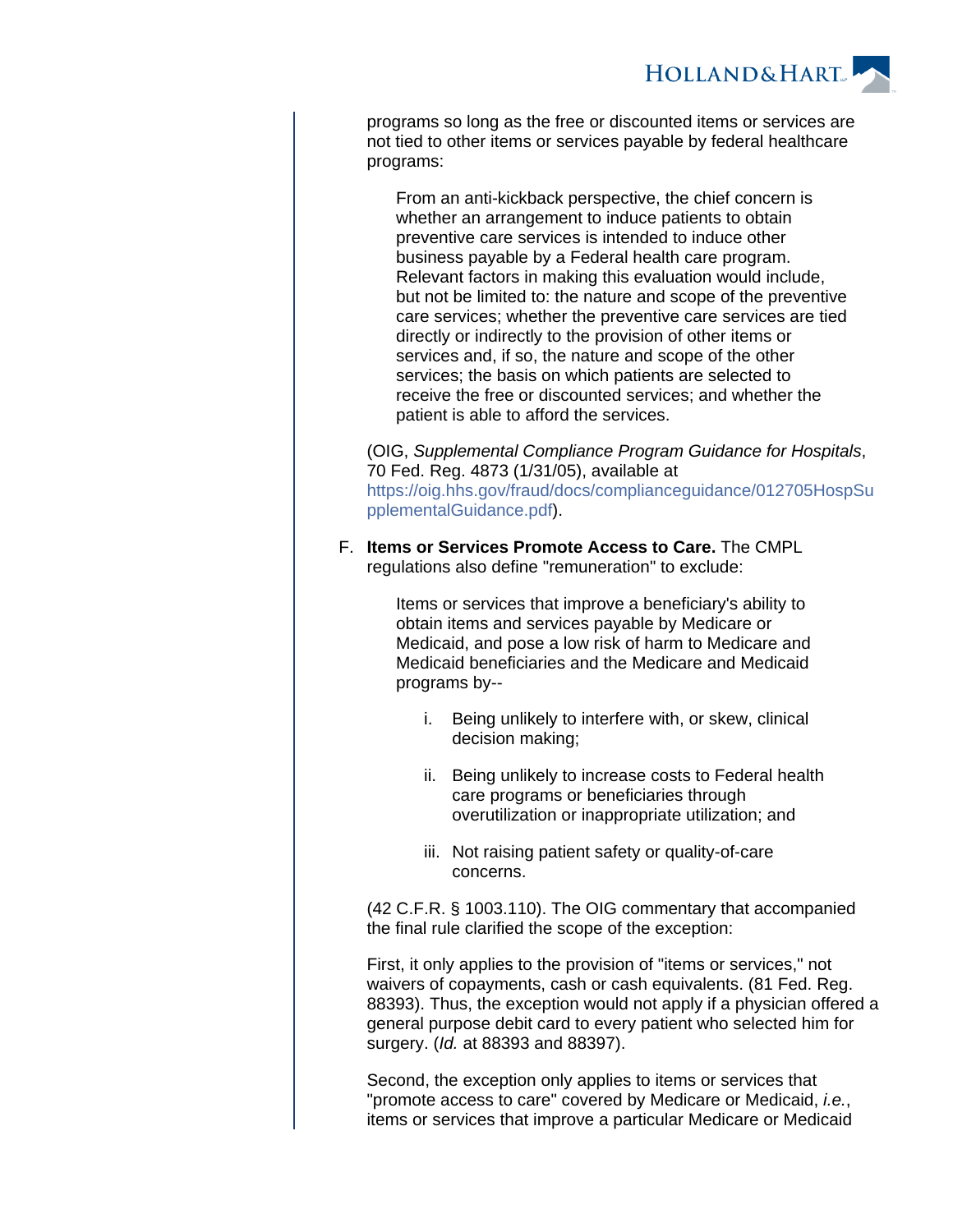

beneficiary's ability to obtain items or services payable by Medicare or Medicaid, but not items or services that simply reward care or incentives for complying with a treatment regimen. (81 Fed. Reg. 88393-96). The OIG provides the following helpful examples:

We recognize that there are socioeconomic, educational, geographic, mobility, or other barriers that could prevent patients from getting necessary care (including preventive care) or from following through with a treatment plan. Our interpretation of items or services that "promote access to care" encompasses giving patients the tools they need to remove those barriers. As we discuss below, this interpretation would not, however, incorporate the concept of rewarding patients for accessing care; the exception protects items or services that should improve a patient's ability to access care and treatment, not inducements to seek care…. For example, if a patient had a health condition for which a smoking-cessation program was a payable service, under this exception, a provider could offer free child care to the patient so that the patient could attend the program, but the provider could not give the patient movie tickets or any other reward for attending a session or series of sessions. A patient might not be able to attend the appointment without child care assistance, but the movie tickets do not improve the patient's ability to attend the appointment…. If a provider, practitioner, or supplier offered local transportation or parking reimbursement to patients for appointments for items or services payable by Medicare or a State health care program, such remuneration would improve a beneficiary's ability to access that care. Selfmonitoring tools also could promote access to care. For example, a hospital might send a patient home with an inexpensive device to record data, such as weight or blood pressure, that could be transmitted to the hospital or the patient's physician. This remuneration could increase the beneficiary's ability to capture information necessary for follow-up care and to comply with the treatment plan….

(81 Fed. Reg. 88393).

[S]martphone apps or low-cost fitness trackers could, depending on the circumstances, promote access to care; they could be used to track milestones and report back to the treating physician. Gift cards that relate to promoting access to care (e.g., a gift card specifically for an item that would monitor the patient's health) could potentially fit into the exception as well. However, the examples structured as rewards (e.g., rewards for routine exercise) would not be covered.

(Id. at 88395).

[A] provider or supplier may offer educational materials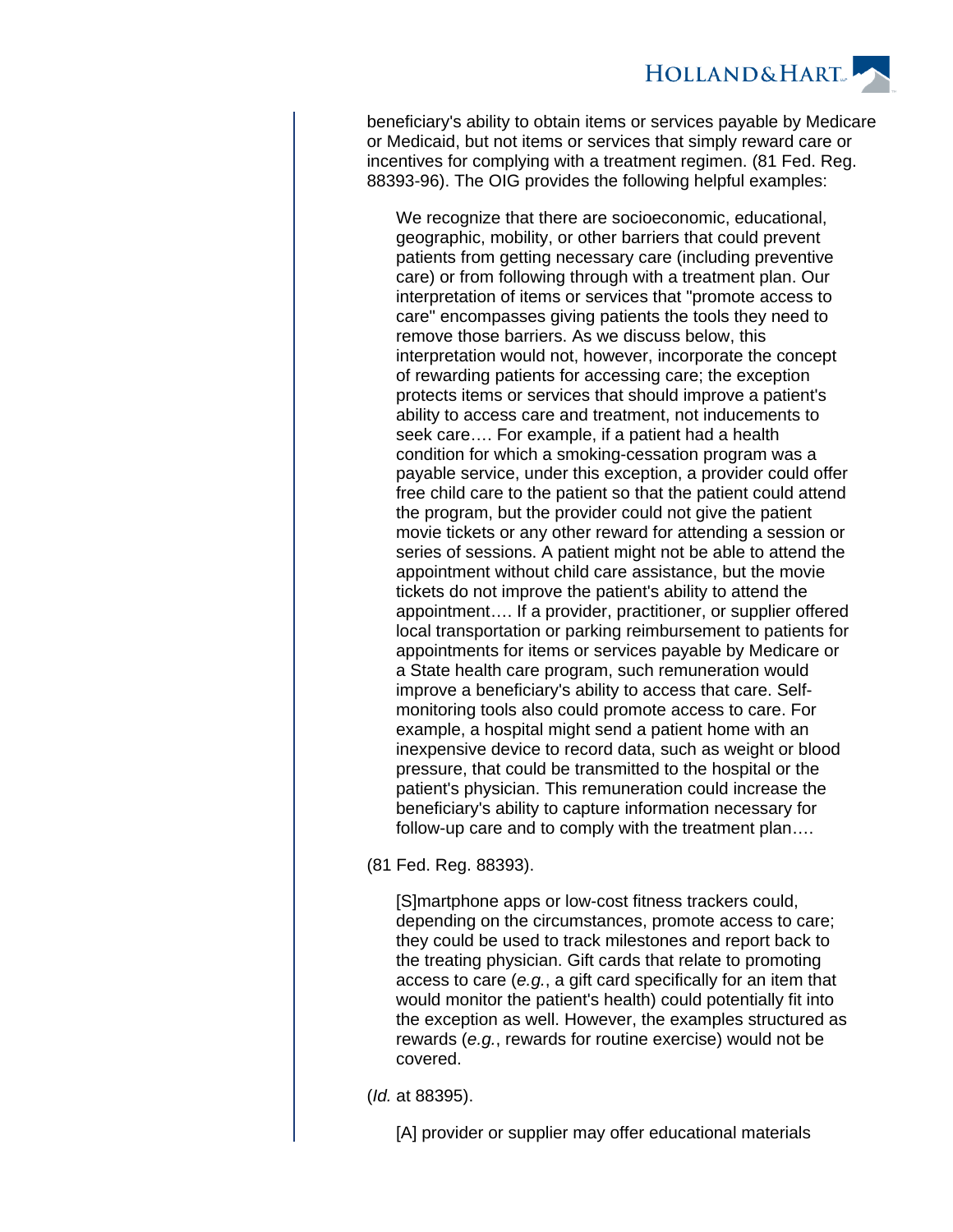

(such as written materials about disease states or treatments), or informational programs (such as a program to help patients with asthma or diabetes learn more about controlling their diseases) to patients or prospective patients without implicating the beneficiary inducement CMP. However, if a provider, supplier, or other entity offered patients attending such a program an item or service (of more than nominal value), that the offeror knows or should know is likely to influence the patient to choose that provider or supplier, such remuneration would not be protected under this exception.

(Id. at 88396).

Third, the remuneration must pose a "low risk of harm," *i.e.*,

the remuneration must: (1) be unlikely to interfere with, or skew, clinical decision making; (2) be unlikely to increase costs to Federal health care programs or beneficiaries through overutilization or inappropriate utilization; and (3) not raise patient-safety or quality-of-care concerns.

(Id.). The OIG explained:

For example, if a patient is discharged from the hospital with a prescription to manage newly diagnosed diabetes, cost to the Part D program might increase because of the new prescription, but overall health care costs may decrease because the patient will be managing a condition with the drug rather than having a higher chance of being re-hospitalized. Thus, we agree that the harm to be avoided is an overall increase in health care costs. However, the condition we proposed was not that the remuneration be unlikely to increase costs at all, but that it be unlikely to increase costs through overutilization or inappropriate utilization. Incentives to access a higher level of care than necessary, or to use a higher cost brand name drug instead of a lower cost generic drug would not be low risk.

### $(Id.).$

In its commentary accompanying the CMPL regulations, the OIG has offered examples of how these factors may apply to common programs offered by providers:

A sampling of remuneration that commenters suggested that we protect includes free- or reduced-cost health screenings (e.g., blood pressure or fall-risk screenings); charitable dental care; education programs (e.g., regarding diabetes or nutrition); post-discharge support; family support services; chronic condition management; education about insurance or medical leave benefits; lodging provided by a hospital the night before procedures; transportation to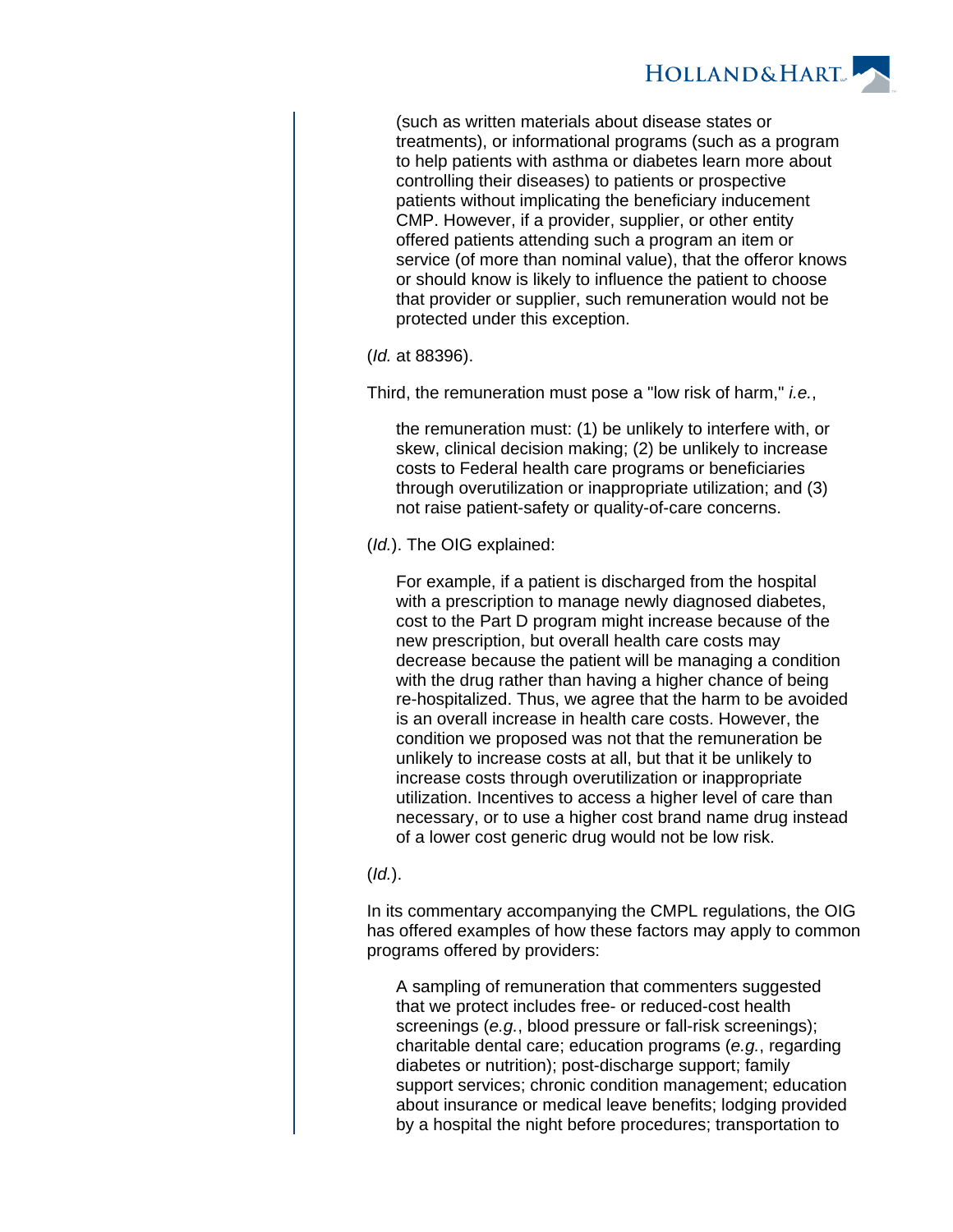

appointments; other services that help patients live within their own communities; discounts for copayments; and gift cards for ongoing medications….

Response: We agree with the commenters' suggestions that free or reduced-cost health care screenings and services and discounts for drugs promote access to care and may be low risk…. We note that many forms of free or reduced cost services (e.g., free screenings at a health fair or charitable dental program, post-discharge support, chronic care management) could lead the patient to seek follow-up care with the provider or supplier that offered the free service. Assuming the free screenings or health care services are not simply marketing ploys but rather identify or assist with necessary care, they could fit in the exception and be protected. Individuals and entities seeking to offer any of the listed items or services must determine, as an initial matter, whether they promote access to care (and if so, whether they are also low risk).

(81 Fed. Reg. 88396-97, emphasis added).

Again, there is no AKS exception for items or services that promote access to care. Accordingly, in evaluating AKS exposure as well as the CMPL's "risk of harm" standard, the provider should consider relevant factors identified by the OIG as referenced above, e.g.,

the nature and scope of the preventive care services; whether the preventive care services are tied directly or indirectly to the provision of other items or services and, if so, the nature and scope of the other services; the basis on which patients are selected to receive the free or discounted services; and whether the patient is able to afford the services. (OIG, Supplemental Compliance Program Guidance for Hospitals, 709 Fed. Reg. 4873).

G. **Not Tied to Other Care.** Based on the OIG commentary discussed above, there may be relatively minimal risk even if the hospital cannot fit within one of the foregoing regulatory exceptions so long as the provider's program promotes healthcare while minimizing the risk of fraud and abuse. Among other things, the free item or service should not be conditioned on or tied to the receipt of other items or services payable by government programs. For example, in its 2000 CMPL commentary, the OIG addressed free screening programs:

> Comment: One commenter … asked whether it would be permissible for a hospital to offer free blood sugar screenings, which are not covered by Medicare, at health care fairs or as part of a National Diabetes Awareness Week campaign. The purpose of the screenings would be to increase diabetes awareness and to identify diabetic individuals who are not receiving treatment. The screenings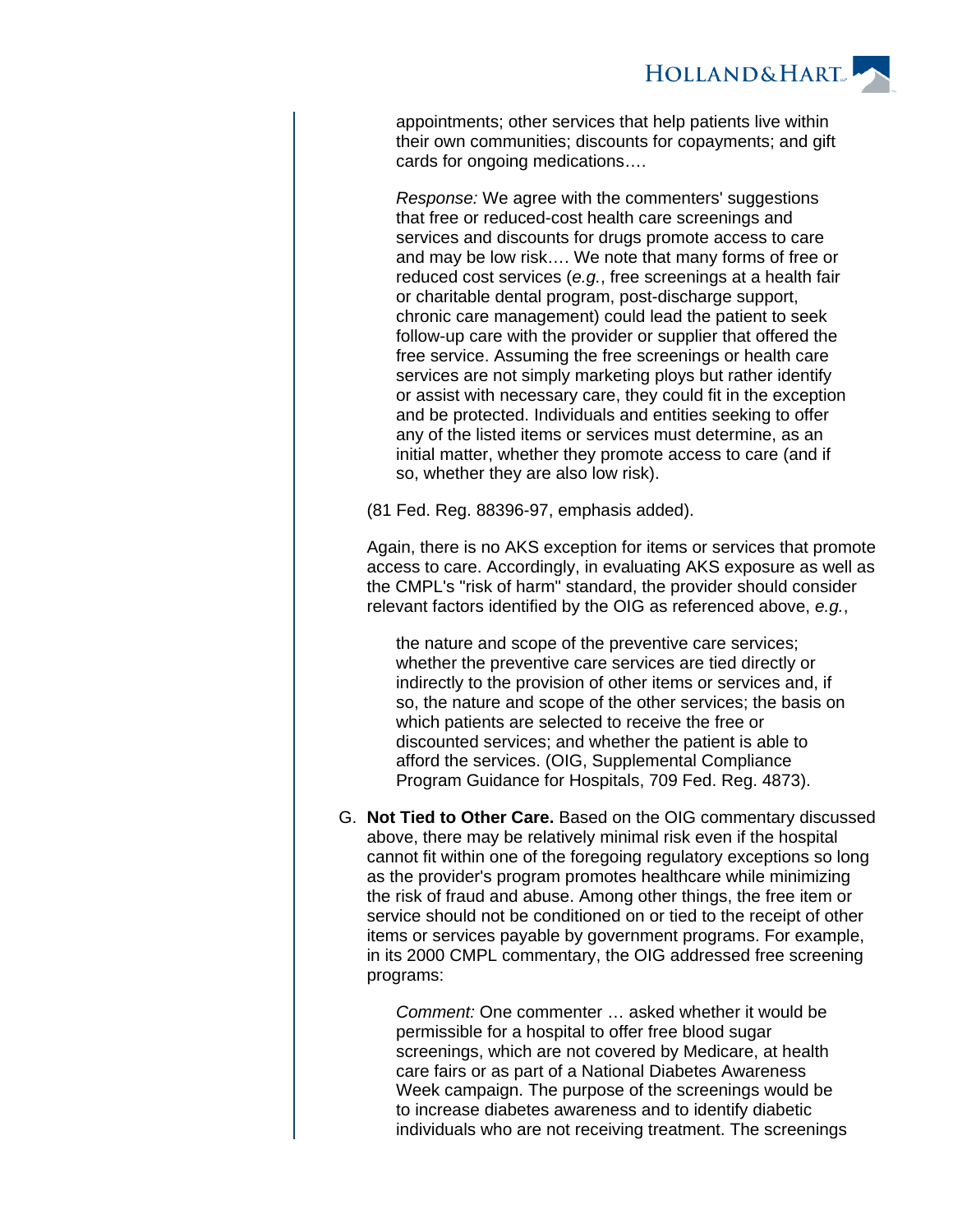

might also identify individuals eligible for Medicare-covered diabetes self-management education programs.

Response: Under the final rule, certain early detection tests may themselves qualify as preventive care if they are enumerated in the Guide to Clinical Preventive Services and covered by Medicare or an applicable State health care program. With respect to the hypothetical posed by the commenter, provision of a free non-covered screening test would not violate [the CMPL] so long as the test is not tied to the provision of other services by the hospital. Thus, for example, the screening test would be permissible where the hospital provides an individual who tests positive for diabetes with general information or literature and a recommendation that the individual contact his or her personal physician. If, on the other hand, as part of the screening program, the hospital makes appointments for individuals with one of its physicians, offers individuals discounts for additional covered services, or otherwise promotes its particular diabetes programs, an inference may be drawn that the free screening test was an inducement to choose the hospital as a provider of other services. Finally, we note that some early detection tests may be of such nominal value as not to come within the scope of the statutory prohibition, as discussed below.

(65 Fed. Reg. 24410, emphasis added).

In Advisory Opinion 09-11, the OIG considered a hospital's free blood-pressure screening program. The OIG stated,

For any type of free care offered by a provider, however, regardless of whether it is preventive care as defined in the regulation, it is necessary to determine whether the free care promotes the provision of other, non-preventive care reimbursed by Medicare or Medicaid. We conclude that in the Arrangement, the free blood pressure checks are unlikely to have this effect.

(Adv. Op. 09-11 at p.5). The OIG relied on the following factors in approving the free screening program:

The free blood pressure check offered by the hospital was not conditioned on use of any other goods or services from the hospital or any other particular practitioner or provider;

Visitors receiving the blood pressure check were not directed to any particular health care practitioner or provider;

The hospital did not offer the visitor any special discounts on follow-up services; and

Hospital staff responded to an abnormal blood pressure reading obtained during a free check by advising the visitor to see his or her own health care professional.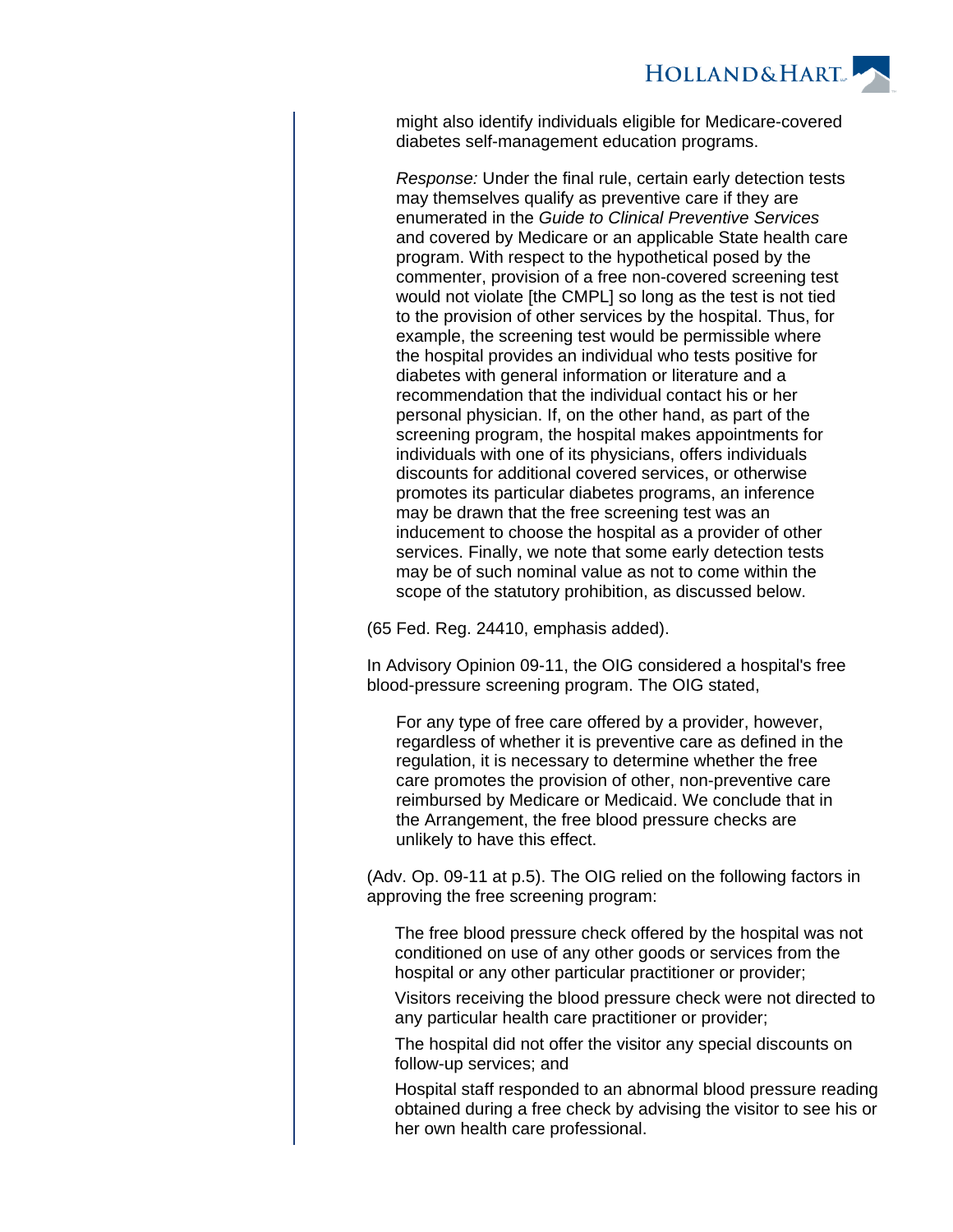

(Id.). Under these circumstances, the OIG concluded that "the Arrangement is appropriately crafted so as to avoid improper ties to the provision of other services." (Id.).

Although Adv. Op. 09-11 is not binding on anyone other than the parties to the agreement, the OIG's conclusion is consistent with its other statements cited above and confirms that the primary concern with free screening programs is the risk that they will tie the screening to other items or services payable by federal programs. So long as the free screening program (or other free or discounted items or services) offers a legitimate patient benefit, incorporates the safeguards identified by the OIG, and does not otherwise pose a risk of fraud and abuse, the program may pose a low risk under the CMPL and/or AKS. Of course, the analysis will depend on the particular facts of each case, including:

the nature and scope of the preventive services; whether the preventive care services are tied directly or indirectly to the provision of other items or services and, if so, the nature and scope of the other services; the basis on which patients are selected to receive the free or discounted services; and whether the patient is able to afford the services. (79 Fed. Reg. 4873).

### **III. Conclusion.**

Offering incentives to customers may be good business in other industries, but it can result in serious consequences in the healthcare industry. Healthcare providers should beware of any marketing program that would offer free or discounted items or services to patients as a way to generate business, especially if those patients are covered by federal healthcare programs. Before engaging in such practices, providers should review the intent and effect of the program, and determine whether the program fits within one of the regulatory exceptions or employs the OIG-approved safeguards discussed above. Failure to do so may result in significant administrative, civil and/or criminal penalties.

<sup>1</sup> Many of the civil or administrative penalties are subject to periodic cost of living adjustments. (See 45 C.F.R. § 102.3).

For questions regarding this update, please contact: Kim C. Stanger Holland & Hart, 800 W Main Street, Suite 1750, Boise, ID 83702 email: [kcstanger@hollandhart.com](mailto:kcstanger@hollandhart.com), phone: 208-383-3913

This publication is designed to provide general information on pertinent legal topics. The statements made are provided for educational purposes only. They do not constitute legal or financial advice nor do they necessarily reflect the views of Holland & Hart LLP or any of its attorneys other than the author. This publication is not intended to create an attorney-client relationship between you and Holland & Hart LLP.